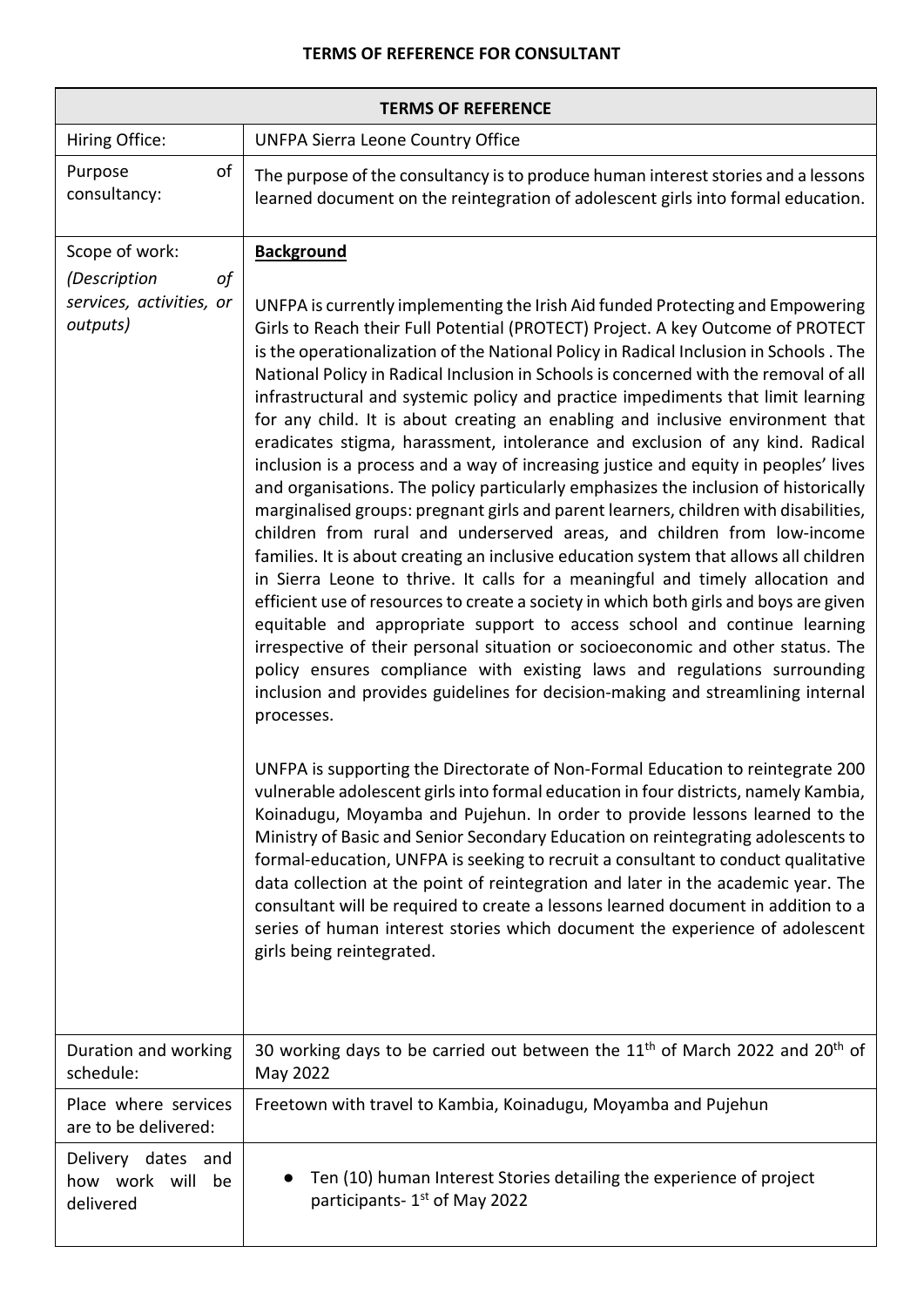|                                                                                                                                                         | Lessons learned document and recommendations for future<br>programming- 20 <sup>th</sup> of May 2022                                                                                                                                                                                                                                                                                                                                                                                                                                                                                                                                                                                                                                                                                                             |
|---------------------------------------------------------------------------------------------------------------------------------------------------------|------------------------------------------------------------------------------------------------------------------------------------------------------------------------------------------------------------------------------------------------------------------------------------------------------------------------------------------------------------------------------------------------------------------------------------------------------------------------------------------------------------------------------------------------------------------------------------------------------------------------------------------------------------------------------------------------------------------------------------------------------------------------------------------------------------------|
|                                                                                                                                                         | Deliverables should be submitted electronically to the Ministry of Basic and<br>Senior Secondary Education and UNFPA                                                                                                                                                                                                                                                                                                                                                                                                                                                                                                                                                                                                                                                                                             |
| Monitoring<br>and<br>control,<br>progress<br>including<br>reporting<br>requirements,<br>periodicity<br>format<br>and deadline:                          | The consultant will be required to have progress briefing meetings with relevant<br>actors within the Ministry of Basic and Senior Secondary Education and UNFPA<br>every week.                                                                                                                                                                                                                                                                                                                                                                                                                                                                                                                                                                                                                                  |
| Supervisory<br>arrangements:                                                                                                                            | The consultant will be under the direct supervision of the Head of the Ministry of<br>Basic and Senior Secondary Education Delivery Unit and the UNFPA Gender and<br>Rights Specialist. Additional oversight will be provided by the Ministry of Basic<br>and Senior Secondary Education Chief Education Officer and the UNFPA<br>Representative.                                                                                                                                                                                                                                                                                                                                                                                                                                                                |
| <b>Expected travel:</b>                                                                                                                                 | Travel to Kambia, Koinadugu, Moyamba and Pujehun                                                                                                                                                                                                                                                                                                                                                                                                                                                                                                                                                                                                                                                                                                                                                                 |
| Required<br>expertise,<br>qualifications<br>and<br>competencies,<br>including<br>language<br>requirements:                                              | <b>Essential:</b><br>A master's degree in development studies, public health, education or<br>similar<br>• 5 years of professional experience working in monitoring and evaluation<br>or research<br>Previous experience working with adolescents, particularly vulnerable<br>$\bullet$<br>adolescent girls in Sierra Leone or a similar context<br>Excellent interpersonal and general communication skills<br>$\bullet$<br>Excellent writing and presentation skills<br>$\bullet$<br>Fluent in spoken and written English<br>$\bullet$<br>Fluent in Krio<br>$\bullet$<br>Desirable:<br>Prior experience working with the UN and/or the Ministry of Basic and<br><b>Senior Secondary Education</b><br>Fluency in one or more Sierra Leonean language<br>Experience in most significant change story methodology |
| Inputs / services to be<br>provided by UNFPA or<br>implementing<br>partner (e.g. support<br>services, office space,<br>equipment),<br>if<br>applicable: | The Ministry of Basic and Senior Secondary Education and UNFPA will facilitate<br>the consultant with programme documentation and access to programme<br>participants                                                                                                                                                                                                                                                                                                                                                                                                                                                                                                                                                                                                                                            |
| Other<br>relevant<br>information or special<br>conditions, if any:                                                                                      | The consultant will be paid based on acceptance of deliverables in line with the<br>prevailing UNFPA consultant scale upon confirmation from the line manager<br>that work was satisfactorily performed.                                                                                                                                                                                                                                                                                                                                                                                                                                                                                                                                                                                                         |
|                                                                                                                                                         | Ten (10) human Interest Stories detailing the experience of project<br>participants-40%                                                                                                                                                                                                                                                                                                                                                                                                                                                                                                                                                                                                                                                                                                                          |